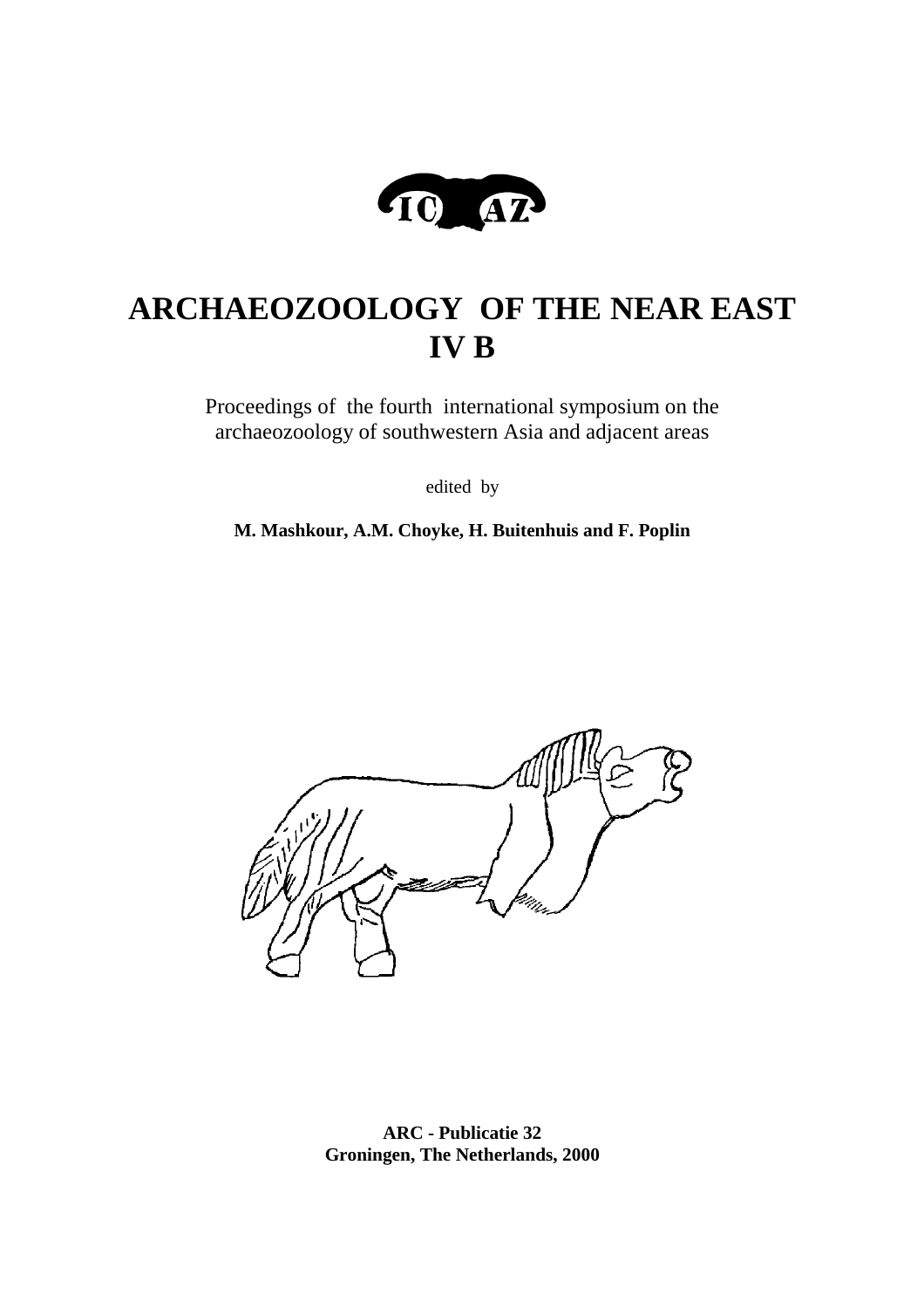Cover illustration: Przewalski from Susa (nacre – mother of pearl) Dated to 2500 – 2000 BC, identified by F. Poplin

copyright: Centre for Archeological Research and Consultancy Groningen Institute for Archaeology Rijksuniversiteit Groningen The Netherlands

Printing: RCG -Groningen

Parts of this publication can be used if source is clearly stated. Information: Centre for Archeological Research and Consultancy Poststraat 6, 9712 ER Groningen, The Netherlands

ISBN 90 – 367 – 1243 - 2 NUGI 644 - 134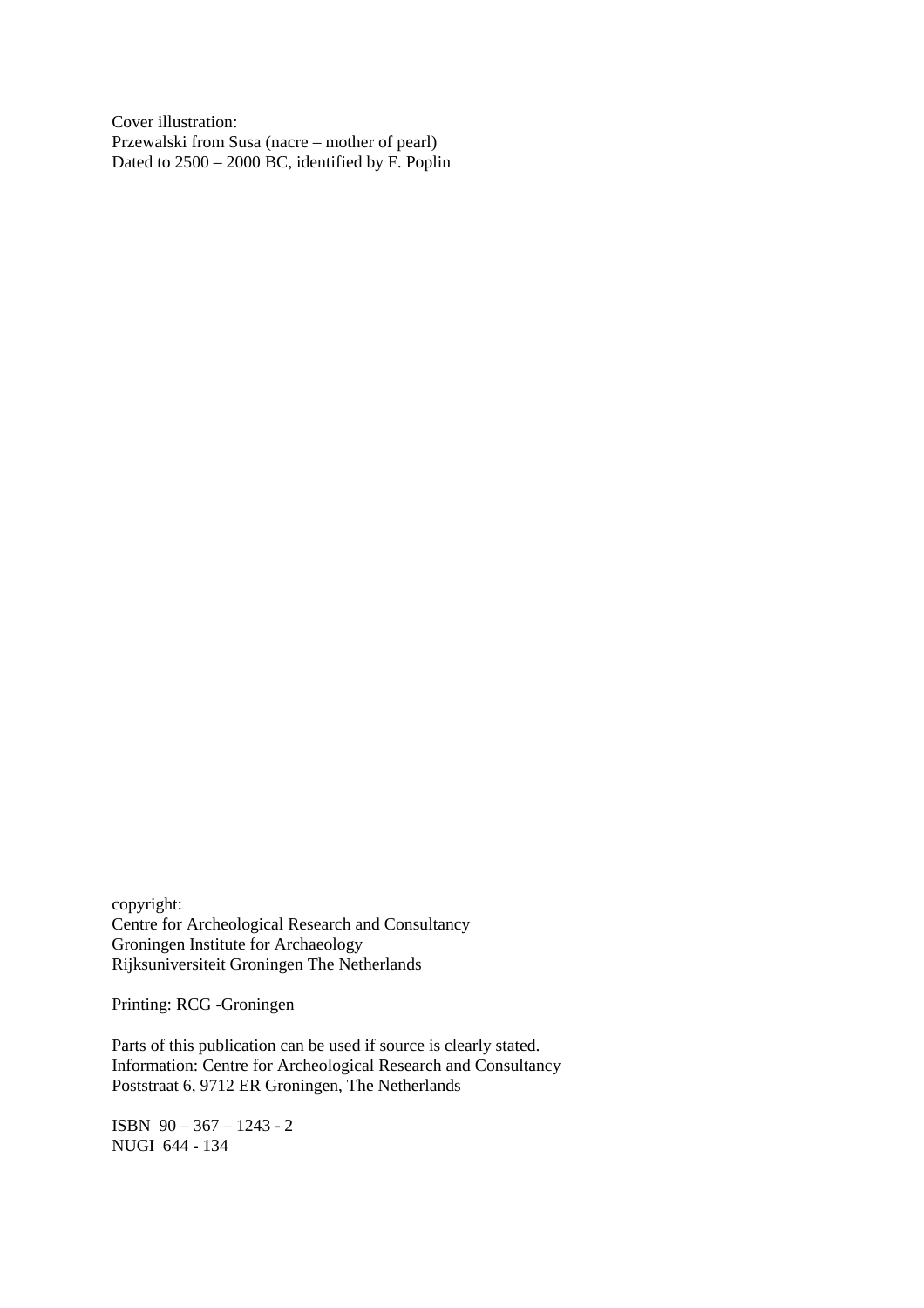# **Contents**

# **VOLUME B**

**B**

| Chiara Cavallo, Peter M.M.G. Akkermans and Hans Koens                                                                              | 5   |
|------------------------------------------------------------------------------------------------------------------------------------|-----|
| Hunting with bow and arrow at Tell Sabi Abyad                                                                                      |     |
| <b>Caroline Grigson</b>                                                                                                            | 12  |
| The secondary products revolution? Changes in animal management from the fourth to the fifth                                       |     |
| millennium, at Arjoune, Syria                                                                                                      |     |
| <b>Barbara Wilkens</b>                                                                                                             | 29  |
| Faunal remains from Tell Afis (Syria)                                                                                              |     |
| <b>Margarethe Uerpmann and Hans-Peter Uerpmann</b>                                                                                 | 40  |
| Faunal remains of Al-Buhais 18: an Aceramic Neolithic site in the Emirate of Sharjah (SE-                                          |     |
| Arabia) - excavations 1995-1998                                                                                                    |     |
| <b>Angela von den Driesch and Henriette Manhart</b>                                                                                | 50  |
| Fish bones from Al Markh, Bahrain                                                                                                  |     |
| <b>Mark Beech</b>                                                                                                                  | 68  |
| Preliminary report on the faunal remains from an 'Ubaid settlement on Dalma Island, United                                         |     |
| <b>Arab Emirates</b>                                                                                                               |     |
| <b>Jean Desse and Nathalie Desse-Berset</b>                                                                                        | 79  |
| Julfar (Ras al Khaimah, Emirats Arabes Unis), ville portuaire du golfe arabo-persique (VIII <sup>e</sup> -                         |     |
| XVII <sup>e-</sup> siècles): exploitation des mammiferes et des poissons                                                           |     |
| <b>Chris Mosseri-Marlio</b>                                                                                                        | 94  |
| Sea turtle and dolphin remains from Ra's al-Hadd, Oman                                                                             |     |
| Hervé Bocherens, Daniel Billiou, Vincent Charpentier and Marjan Mashkour                                                           | 104 |
| Palaeoenvironmental and archaeological implications of bone and tooth isotopic biogeochemistry<br>$(13C 15N)$ in southwestern Asia |     |
| Sándor Bökönyi † and László Bartosiewicz                                                                                           | 116 |
| A review of animal remains from Shahr-i Sokhta (Eastern Iran)                                                                      |     |
| <b>Ann Forsten</b>                                                                                                                 | 153 |
| A note on the equid from Anau, Turkestan, "Equus caballus pumpellii" Duerst                                                        |     |
| Alex K. Kasparov                                                                                                                   | 156 |
| Zoomorphological statuettes from Eneolithic layers at Ilgynly-depe and Altyn depe in                                               |     |
| South Turkmeniya                                                                                                                   |     |
| László Bartosiewicz                                                                                                                | 164 |
| Cattle offering from the temple of Montuhotep, Sankhkara (Thebes, Egypt)                                                           |     |
| <b>Louis Chaix</b>                                                                                                                 | 177 |
| An hyksos horse from Tell Heboua (Sinaï, Egypt)                                                                                    |     |
| <b>Liliane Karali</b>                                                                                                              | 187 |
| Evolution actuelle de l'archéozoologie en Grèce dans le Néolithique et l'Age du Bronze                                             |     |
| <b>Emmanuelle Vila</b>                                                                                                             | 197 |
| Bone remains from sacrificial places: the temples of Athena Alea at Tegea and of Asea on Agios                                     |     |
| Elias (The Peloponnese, Greece)                                                                                                    |     |
| Wim Van Neer, Ruud Wildekamp, Marc Waelkens, Allan Arndt and Filip Volckaert                                                       | 206 |
| Fish as indicators of trade relationships in Roman times: the example of Sagalassos, Turkey                                        |     |
| Ingrid Beuls, Bea De Cupere, Paul Van Mele, Marleen Vermoere, Marc Waelkens                                                        | 216 |
| Present-day traditional ovicaprine herding as a reconstructional aid for understanding                                             |     |
| herding at Roman Sagalassos                                                                                                        |     |

# **Address List ASWA**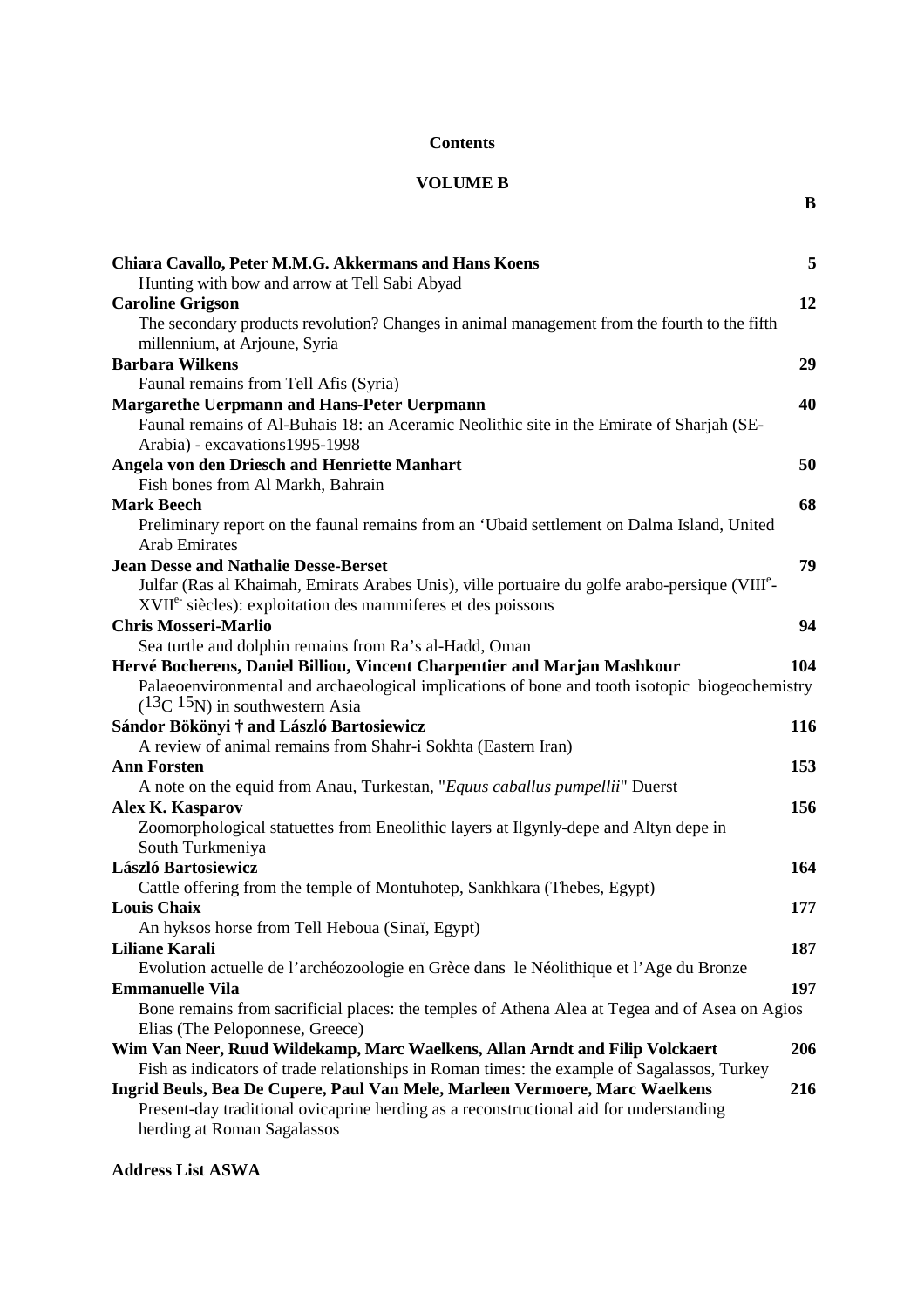# **Contents**

# **VOLUME A**

| <b>Preface</b>                                                                                                                                                   | A   |
|------------------------------------------------------------------------------------------------------------------------------------------------------------------|-----|
| <b>Deborah Bakken</b>                                                                                                                                            | 11  |
| Hunting strategies of Late Pleistocene Zarzian populations from Palegawra Cave, Iraq and<br>Warwasi rock shelter, Iran                                           |     |
| Daniella Zampetti, Lucia Caloi, S. Chilardi and M.R. Palombo                                                                                                     | 18  |
| Le peuplement de la Sicile pendant le Pléistocène: L'homme et les faunes                                                                                         |     |
| Sarah E. Whitcher, Joel C. Janetski, and Richard H. Meadow                                                                                                       | 39  |
| Animal bones from Wadi Mataha (Petra Basin, Jordan): The initial analysis                                                                                        |     |
| Liora Kolska Horwitz and Eitan Tchernov                                                                                                                          | 49  |
| Climatic change and faunal diversity in Epipalaeolithic and Early Neolithic sites from the                                                                       |     |
| Lower Jordan valley                                                                                                                                              |     |
| Paul Y. Sondaar and Sandra A.E. van der Geer                                                                                                                     | 67  |
| Mesolithic environment and animal exploitation on Cyprus and Sardinia/Corsica                                                                                    |     |
| <b>Pierre Ducos</b>                                                                                                                                              | 74  |
| The introduction of animals by man in Cyprus: An alternative to the Noah's Ark model<br>Jean-Denis Vigne, Isabelle Carrére, Jean-François Saliége, Alain Person, |     |
| Hervé Bocherens, Jean Guilaine and François Briois                                                                                                               | 83  |
| Predomestic cattle, sheep, goat and pig during the late $9th$ and the $8th$ millennium cal. BC                                                                   |     |
| on Cyprus: Preliminary results of Shillourokambos (Parekklisha, Limassol)                                                                                        |     |
| <b>Norbert Benecke</b>                                                                                                                                           | 107 |
| Mesolithic hunters of the Crimean Mountains: The fauna from the rock shelter of Shpan'-koba                                                                      |     |
| Hitomi Hongo and Richard H. Meadow                                                                                                                               | 121 |
| Faunal remains from Prepottery Neolithic levels at Çayönü, Southeastern Turkey: a preliminary                                                                    |     |
| report focusing on pigs (Sus sp.)                                                                                                                                |     |
| Gulcin Ilgezdi                                                                                                                                                   | 141 |
| Zooarchaeology at Çayönü: a preliminary assessment of the red deer bones                                                                                         |     |
| <b>Banu Oksuz</b>                                                                                                                                                | 154 |
| Analysis of the cattle bones of the Prepottery Neolithic settlement of Çayönü                                                                                    |     |
| <b>Nerissa Russell and Louise Martin</b>                                                                                                                         | 163 |
| Neolithic Çatalhöyük: preliminary zooarchaeological results from the renewed excavations                                                                         |     |
| Alice M. Choyke                                                                                                                                                  | 170 |
| Bronze Age bone and antler manufacturing at Arslantepe (Anatolia)                                                                                                |     |
| <b>Ofer Bar-Yosef</b>                                                                                                                                            | 184 |
| The context of animal domestication in Southwestern Asia                                                                                                         |     |
| <b>Cornelia Becker</b>                                                                                                                                           | 195 |
| Bone and species distribution in late PPNB Basta (Jordan) - Rethinking the anthropogenic factor                                                                  |     |
| <b>Justin Lev-Tov</b>                                                                                                                                            | 207 |
| Late prehistoric faunal remains from new excavations at Tel Ali (Northern Israel)                                                                                |     |
| Daniella E. Bar-Yosef Mayer                                                                                                                                      | 217 |
| The economic importance of molluscs in the Levant                                                                                                                |     |
| <b>Daniel Helmer</b>                                                                                                                                             | 227 |
| Les gazelles de la Shamiyya du nord et de la Djézireh, du Natoufien récent au PPNB:                                                                              |     |
| Implications environnementales                                                                                                                                   |     |
| Maria Saña Seguí                                                                                                                                                 | 241 |
| Animal resource management and the process of animal domestication at Tell Halula                                                                                |     |
| (Euphrates Valley-Sria) from 8800 bp to 7800 bp                                                                                                                  |     |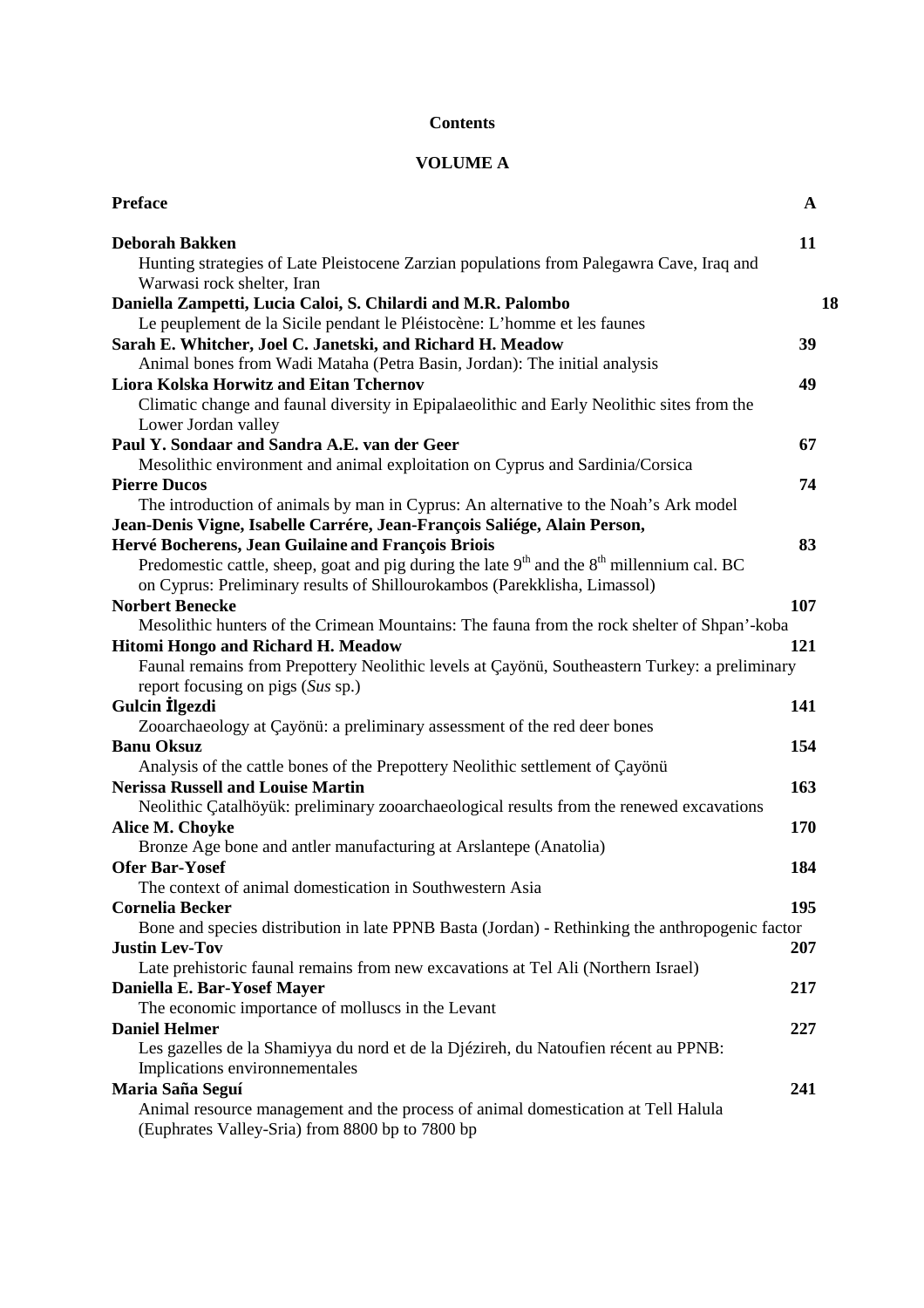# **PRELIMINARY REPORT ON THE FAUNAL REMAINS FROM AN 'UBAID SETTLEMENT ON DALMA ISLAND, UNITED ARAB EMIRATES**

Mark Beech $<sup>1</sup>$ </sup>

#### Abstract

 A preliminary analysis is provided of the vertebrate faunal remains from a newly discovered 'Ubaid settlement located on the island of Dalma in the United Arab Emirates. The site dates to the early 5<sup>th</sup> millennium BC. Fishing and hunting were of great importance although animal husbandry was also practiced, a small amount of bones of domestic sheep/goat being present at the site. Gazelle were sometimes hunted, and marine turtle, dugong and dolphin only appear to have been occasionally exploited. Other marine resources utilised included crabs and marine mollusca. Fish bones however form the most significant component of the assemblage. Ongoing analysis of the fish remains suggests that a wide range of species are present, including inshore as well as pelagic species. Major groups include the subclass *Elasmobranchii* (cartilaginous sharks and rays) as well as the following families amongst the *Osteichthyes* (bony fishes): *Belonidae* (needlefish), *Serranidae* (groupers), *Sparidae* (seabreams) and *Scombridae* (tuna/mackerel). Other fish families represented included *Ariidae* (marine catfish), *Carangidae* (jacks), *Lethrinidae* (emperors), *Sphyraenidae* (barracuda) and *Scaridae* (parrotfish). Initial biometric work suggests that some fishes were of a substantial size. A comparison is made with other published contemporary sites in the region.

#### Résumé

Une analyse préliminaire de la faune vertébrée d'un nouvel établissement Obeid situé sur l'île de Dalma dans les Émirats Arabes Unis est présentée. Le site appartient au 5<sup>e</sup> millénaire BC. La pêche et la chasse étaient de grande importance, bien que l'élevage animal ait été aussi pratiqué, ce qui est confirmé par la présence d'ossements de caprinés sur le site. La gazelle était quelquefois chassée, et les tortues marines, les dugongs et les dauphins étaient exploités à l'occasion. Les autres ressources marines rencontrées sont les crabes et les mollusques marins. Les ossements de poissons forment cependant une composante importante de l'assemblage faunique. Leur étude en cours suggère un large éventail d'espèces exploitées, comprenant des espèces côtières et pélagiques. Les groupes les plus importants comprennent la sous-classe des *Elasmobranchii* (requins et raies) aussi bien que les familles suivantes parmi les *Osteichthyes* (poissons osseux): *Belonidae, Serranidae*, *Sparidae* et *Scombridae*. Les autres familles de poissons identifiés comprennent les *Ariidae*, les *Carangidae*, les *Lethrinidae* les *Sphyraenidae* et les *Scaridae*. Une première analyse biométrique suggère que quelques poissons étaient de grande taille. Une comparaison est faite avec d'autres publications de sites contemporains de la région.

**Key Words**: Vertebrate Fauna, 'Ubaid Settlement, Dalma, United Arab Emirates

**Mots Clés**: Faune Vertébrée, Occupation 'Ubaid, Dalma, Emirats Arabes Unis

#### **Introduction**

 $\overline{a}$ 

This paper presents the results of a preliminary analysis of the animal bones retrieved during the course of the 1993-94 and 1998 excavations at an early 5th millennium BC site located on the island of Dalma, United Arab Emirates. The island lies at UTM 6333000 E, 2710000 N, 45 km from the coast of Abu Dhabi, 29.5 km from the island of Sir Bani Yas and 80 km from the eastern coast of Qatar (Fig. 1). In the spring of 1992 during the first season of the Abu Dhabi Islands Archaeological Survey (ADIAS) a site was found within the compound of the Jama'iyya nahda li-imrat al-Zubyaniyya (the Abu Dhabi Women's Association) in Dalma town (Flavin and Shepherd 1994; King 1998). The presence of flint scatters, pottery, beads and house structures, as well as subsequent radio-

<sup>&</sup>lt;sup>1</sup> Department of Archaeology, University of York, The King's Manor, York YO1 7EP, U.K.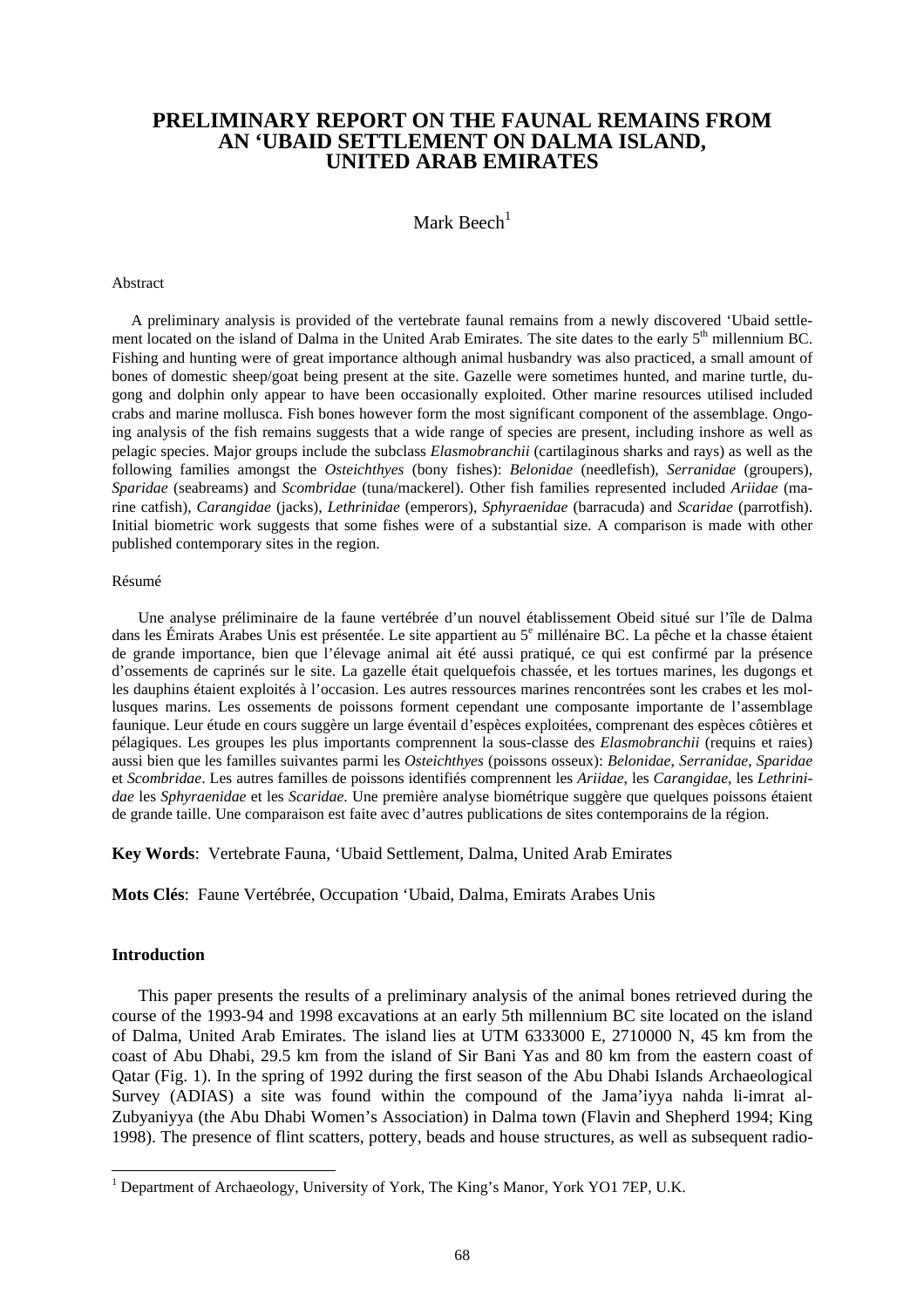carbon dating, indicated that it was of 'Ubaid date (c. early 5th millennium BC). The settlement would have lain on or near the beach, the shoreline lying approximately 20 m or so to the west. The discovery of an 'Ubaid site on the island was quite unexpected. It is the first settlement of this period to have been found off the coast of the Arabian mainland and is therefore potentially of major archaeological significance. Dalma adds another site to the growing list of new 'Ubaid localities being discovered in the eastern Gulf (Boucharlat *et al*. 1991a,b; Haerinck 1991; Millet 1991; Phillips in prep; Uerpmann and Uerpmann 1996).

#### **Fieldwork Methods**

 The compound area in Dalma town where the site is located has been used until recently as a playground and superficial damage to the site had been caused by the scuffing of children's feet. Plans to develop the buildings belonging to the Women's Association meant that there was a direct threat to the site's survival. This threat, together with the site's archaeological importance, meant that it was



Fig. 1. Location of Dalma and site DA11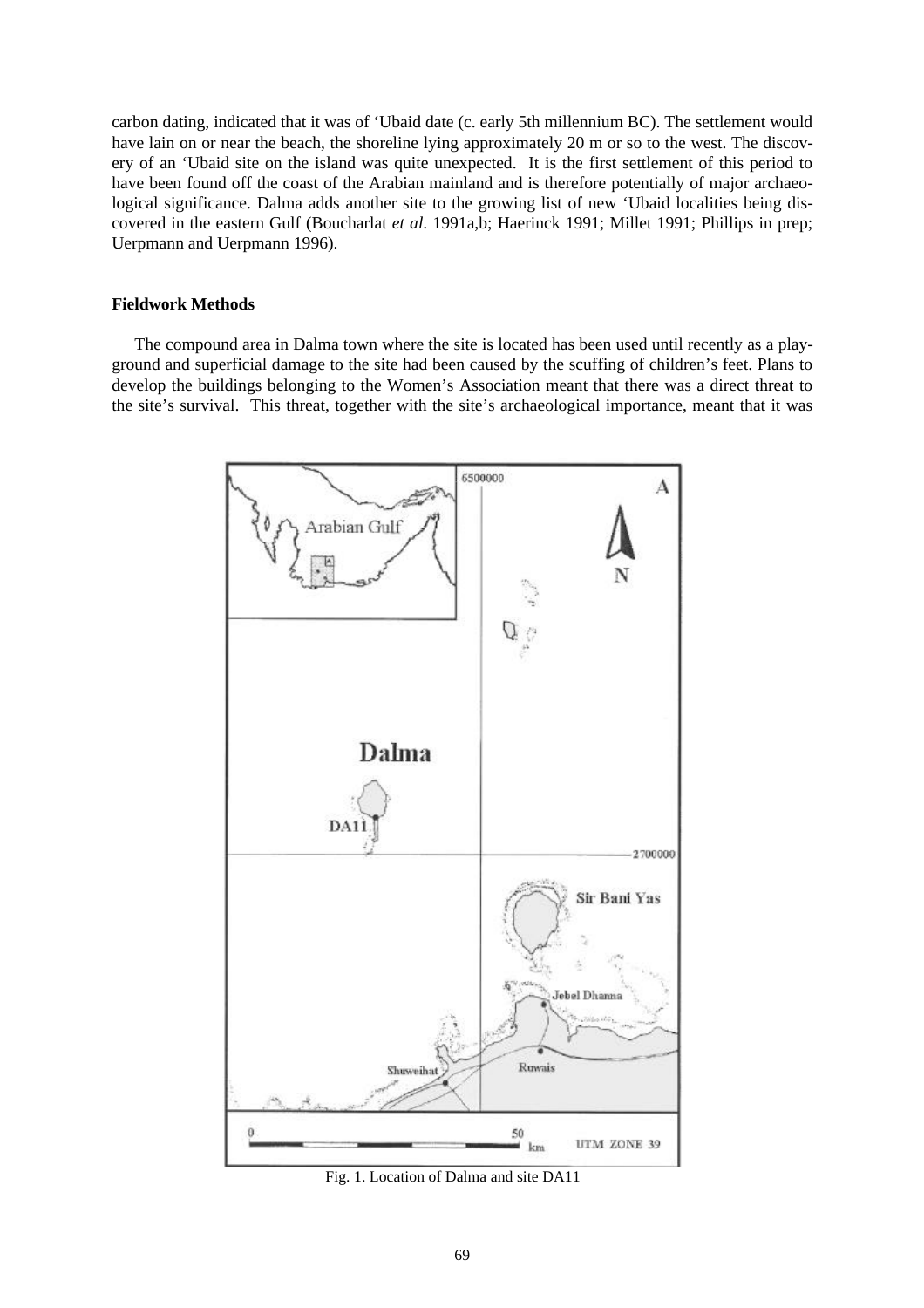selected for further investigation when the survey team returned for a second season in 1993. Subsequent work confirmed the presence of a large 'Ubaid settlement with a high level of archaeological survival. Surface sieving produced a considerable quantity of 'Ubaid finds with unexpectedly low levels of later contamination. A trial trench revealed over one metre of complex deposits and four "phases" of activity were identified. Gypsum surfaces and related features indicate the presence of structures, perhaps "barasti"-like houses (Flavin and Shepherd 1994). A further season of fieldwork was carried out in the spring of 1994 to establish the total extent of the site. This revealed that the site encompassed an area of about 175m east-to-west and 210m north-to-south. A further trial trench was excavated which revealed c. 1.30m depth of deposit.

 In the spring of 1998 a short field season was carried out at the site in order to reopen and continue the excavation of the 1993 and 1994 trial trenches so that samples could be taken for radiocarbon dating and further environmental analysis. This work uncovered traces of at least two round houselike structures with surviving post-holes and floors, at a depth of c. 1 m below the present day ground surface (Beech and Elders 1999, Beech *et al*. in press). Further small quantities of imported painted 'Ubaid wares from southern Mesopotamia were recovered, along with substantial quantities of gypsum plaster vessel fragments. The numerous flint flakes collected included a good number of tools, mostly awls and a tile knife. Other finds included several ornamental beads. Large quantities of food debris in the form of marine mollusca and animal bones were also retrieved.

 The recovery of bones during surface sieving of the top 5-10cm, as well as the excavation of deposits within the trial trenches, was undertaken utilizing 3mm mesh sieves. All excavated sediment was 100% sieved in order to ensure the recovery of small bones and other finds. In addition, a number of whole earth bulk samples were taken during the excavation of the trial trenches in order to monitor the recovery of material from different contexts. These samples were usually between 7-8 litres (5-6 kg) in size. All of these samples were dry sieved using 1mm mesh sieves to check if smaller material was being missed by the standard dry sieving (3mm) process.

#### **Dating of the site**

 AMS radiocarbon dating of two carbonised datestones (*Phoenix dactylifera*) from the site produced the following dates:

- 1. context 4, a redeposited sand layer just below the present day ground surface: 4670 +/- 130 cal BC (AA-32031) - (100%)
- 2. context 15, a burnt layer located about 80cm below the present day ground surface and 25 cm above the floor level of one of the house structures:  $5120 +/- 170$  cal BC (AA-32032) - (98.8%)

 Both samples were processed by the Scottish Universities Research and Reactor Centre (SURRC) radiocarbon laboratory at the University of Glasgow who, in conjunction with the University of Arizona AMS facility, performed the dating. Calibrations have been made using the University of Washington, Quaternary Isotope Laboratory, Radiocarbon Calibration Program, Rev. 4.0 1998, using the datasets derived from Stuiver *et al*. (1998). The decadal atmospheric calibration curve is used throughout. Calibrated age ranges are presented calculated with 2 sigma errors from the probability distributions. The relative area under the probability distribution is given in brackets after the age range.

#### **Material**

 There were considerable problems with the retrieval of bone from the site, due to its fragile condition. Many fragments from the trial trenches were only held together by the encrustation of salts and minerals on their surface and collapsed as attempts were made to lift them. A good proportion of the bone fragments was also burnt adding to their general fragility. Wherever possible associated groups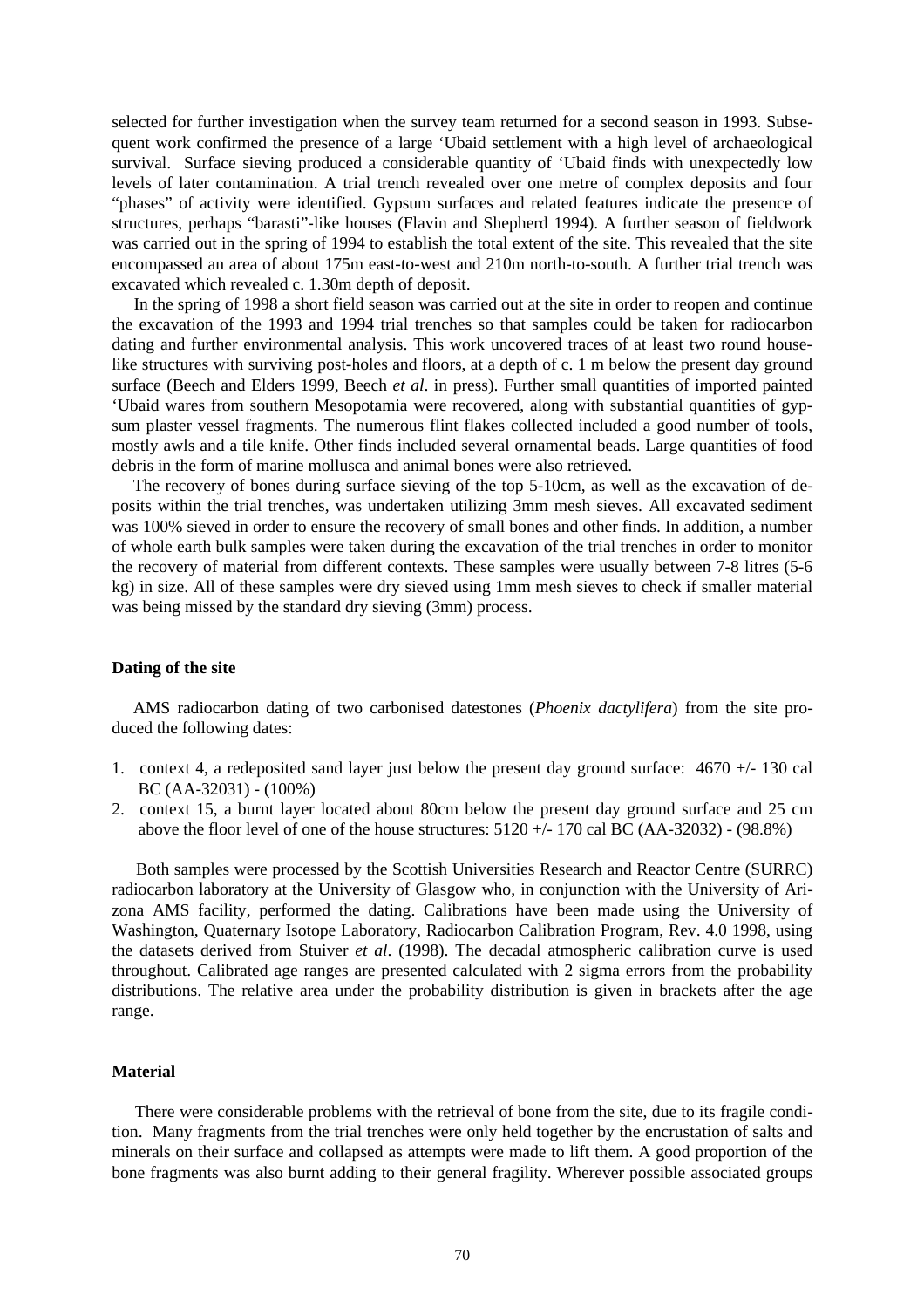of bones were recorded and lifted together so that important information would not be lost. Over 29 kg of animal bone fragments were recovered during all the excavations, and the study of these is currently underway as part of the author's Phd research modelling ancient marine resource exploitation in the southern Arabian Gulf.

#### **(a) surface material**

 The majority of the identifiable fragments collected from surface sieving at the site consisted of small elasmobranch vertebrae, probably belonging to young rays and skates. Several larger elasmobranch vertebrae belonging to shark were also noted. Other fishes represented included needlefish (*Belonidae*), grouper (*Serranidae: Epinephelus* sp.) and sea bream (*Sparidae*). Marine mammals were represented by dolphin/porpoise (*Delphinidae*). Terrestrial mammals were only sparsely represented by gazelle (*Gazella* sp.) and sheep/goat (*Ovis/Capra*). Many of the bone fragments had surface discolouration suggesting that they had been exposed to prolonged heat, presumably in relation to cooking (some were singed black in colour whilst others were grey/white/pale-blue and calcined). No definite traces of butchery marks were observed on any of the bones although their degree of fragmentation may have masked any such marks.

### **(b) excavated material**

 Tables 1 and 2 summarise the species represented within the excavated trial trenches. Some of the excavated bones were also burnt like the surface material. Again, no obvious butchery marks were visible on the bones. The remains of crabs (*Crustacea*), mostly *chelae* (pincer) fragments, occurred in a number of layers throughout the sequence. The inhabitants of the site would have probably collected many of these as they scoured the shorelines of Dalma for marine mollusca at low tide. Turtle (*Chelonidae*) was represented in several layers, mostly by carapace fragments and a few post-cranial fragments. None of the fragments were sufficiently well preserved to determine which particular species of marine turtle was being exploited. The only bird species recognised to date within the Dalma deposits are several bones belonging to Socotra cormorant (*Phalacrocorax nigrogularis*). Gazelle occurred in small quantities within the deposits. One of the best preserved bones was a fused distal metatarsal in context 12 which had a distal articulation breadth (BFd) of 18.9 mm. Dugong (*Dugong dugon*) was quite rare and was only represented by occasional rib fragments, immediately recognisable by their dense characteristic structure and weight. Dolphin/porpoise (*Delphinidae*) vertebra fragments were recovered in several different deposits. Most of the terrestrial mammal bone fragments were extremely fragmented and could only be attributed as belonging to small ruminant, i.e. sheep or goat or gazelle (*Ovis/Capra/Gazelle*). Sheep or Goat (*Ovis/Capra*) was represented however by a small number of fragments.

 By far the majority of the animal bones from Dalma by number and weight belonged to fishes. Several clear groups of apparently butchered fish remains were recovered from a number of contexts. During the excavation of a redeposited layer of beach sand (context 4), two *in-situ* articulated fish vertebrae segments were recorded which were situated immediately adjacent to two parallel gully-like features (cf. figure 5 in Flavin and Shepherd 1994). These consisted of a group of four large shark vertebrae and a fragmentary group of grouper (*Serranidae*: *Epinephelus* sp.) caudal vertebrae. A further group of articulated fish bones was found in a sand layer (context 10) which also contained burnt bone, shell and patches of ashy sand. This consisted of the fragmentary remains of a caudal fin of an unidentified species. Excavations in 1998 revealed further groups of articulated fish bones, which included a concentration of needlefish (*Belonidae*) skulls, as well as additional groups of articulated shark vertebrae. It may not be coincidental that all these articulated groups of fish bones were usually no more than about 10cm in length. It is possible that such remains may represent waste from organised fish processing activities at the site. There is a clear overlap in the distributions of surface bones and flint debitage implying the existence of zones of activity within the area of the site.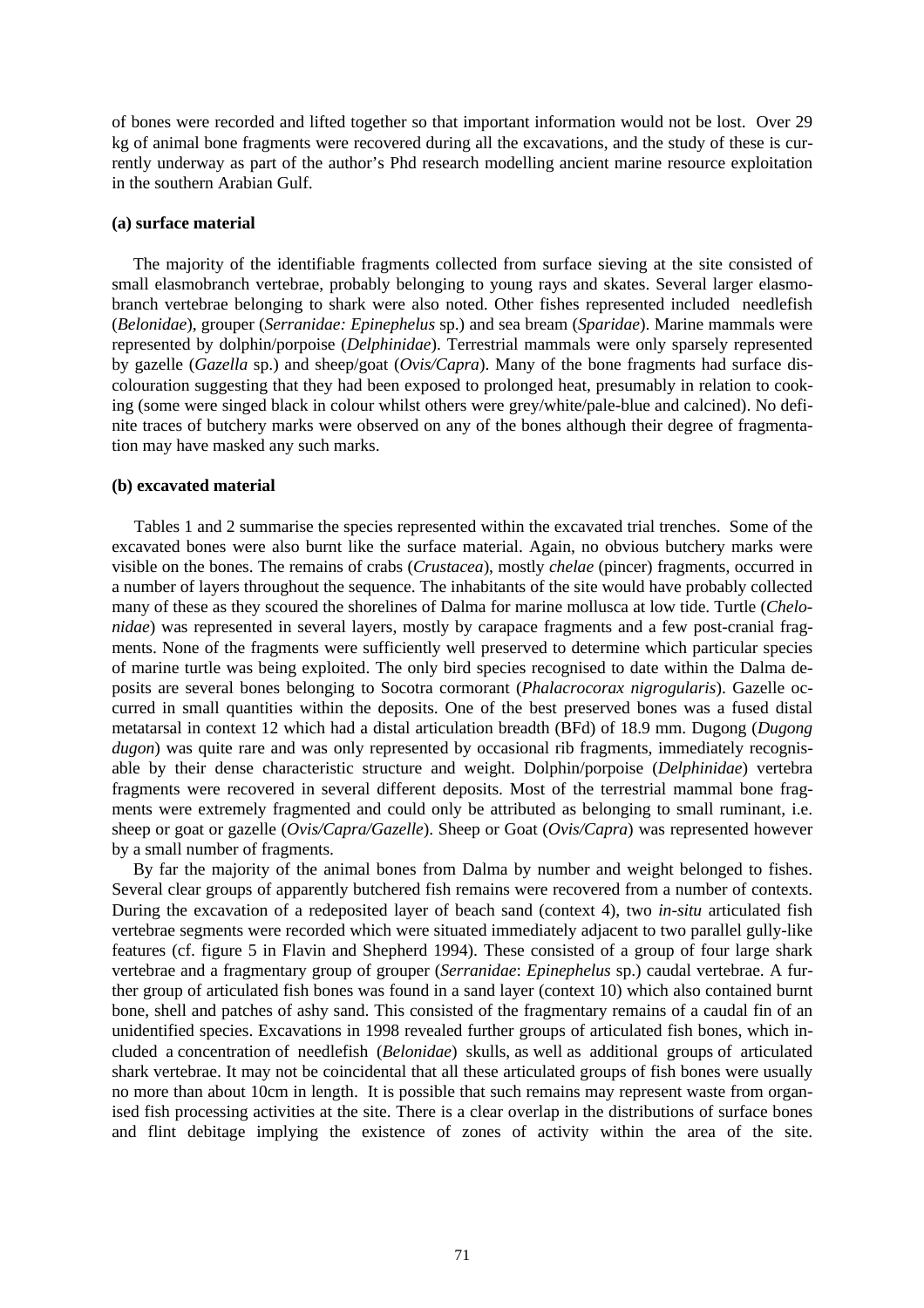| <b>SITE</b>                   | Abu<br><b>Khamis</b>   | Ain<br><b>Oannas</b> | <b>Al Markh</b>                    | Al Markh<br>$\mathbf{2}$         | Dalma        | <b>Dosariyah</b>  | <b>Khor FB</b>       | <b>Khor P</b>        | <b>Ras Abaruk</b><br>4 | Ra's al-<br>Hamra                  | <b>Shagra</b>        | Umm al-<br>Oaiwain              | Umm al-<br>Qaiwain,<br>Site 69        |
|-------------------------------|------------------------|----------------------|------------------------------------|----------------------------------|--------------|-------------------|----------------------|----------------------|------------------------|------------------------------------|----------------------|---------------------------------|---------------------------------------|
| <b>COUNTRY</b>                | Saudi<br><b>Arabia</b> | Saudi<br>Arabia      | <b>Bahrain</b>                     | <b>Bahrain</b>                   | <b>UAE</b>   | Saudi Arabia      | Oatar                | Oatar                | Oatar                  | Oman                               | Oatar                | <b>UAE</b>                      | <b>UAE</b>                            |
| <b>PERIOD</b>                 | <b>Late Ubaid</b>      | <b>Ubaid</b>         | <b>Ubaid</b><br>("Early<br>phase") | Post-Ubaid<br>("Late"<br>phase") | <b>Ubaid</b> | <b>Ubaid</b>      | <b>Ubaid</b>         | <b>Ubaid</b>         | Ubaid 4/<br>Post-Ubaid | <b>Ubaid</b>                       | <b>Ubaid</b>         | <b>Ubaid</b>                    | <b>Ubaid</b>                          |
| <b>DATE</b><br>(mill. BC)     | early 4th              | early 5th            | 4th                                | ?4th-3rd                         | early 5th    | early 5th         | 5th                  | 5th                  | 4th                    | 5th                                |                      | 5th                             | 5th                                   |
| <b>REFERENCE</b>              | <b>Masry</b><br>1974   | <b>Masry</b><br>1974 | Roaf<br>1974                       | <b>Roaf 1974</b>                 |              | <b>Masry 1974</b> | <b>Desse</b><br>1988 | <b>Desse</b><br>1988 | <b>Smith 1978</b>      | <b>Durante</b><br>and Tosi<br>1980 | <b>Desse</b><br>1988 | Mosserli<br>-Marlio<br>in prep. | Uerpmann +<br><b>Uerpmann</b><br>1996 |
| Crustacea                     | present                |                      |                                    |                                  | R            |                   |                      |                      |                        |                                    |                      |                                 |                                       |
| Chelonidae                    | present                |                      |                                    |                                  | $\mathbf{F}$ |                   |                      |                      |                        | dominant                           |                      |                                 |                                       |
| Chelonia mydas                |                        |                      |                                    |                                  |              |                   |                      |                      |                        | dominant                           |                      |                                 |                                       |
| Aves                          | present                |                      |                                    |                                  |              |                   |                      |                      | present                |                                    |                      |                                 |                                       |
| Phalacrocorax<br>nigrogularis |                        |                      |                                    |                                  | R            |                   |                      |                      |                        |                                    |                      |                                 |                                       |
| Rodentia                      | 10(8%)                 |                      |                                    |                                  |              |                   |                      |                      |                        |                                    |                      |                                 |                                       |
| Lepus capensis                |                        |                      |                                    |                                  |              | present           |                      |                      |                        |                                    |                      |                                 |                                       |
| Gazella sp.                   | 53 (39%)               |                      |                                    |                                  | $\mathbb R$  | 62                |                      |                      | present                |                                    |                      | present                         |                                       |
| Dugong dugon                  |                        |                      |                                    | common                           | RR           |                   |                      |                      |                        |                                    |                      |                                 |                                       |
| Delphinidae                   |                        |                      |                                    |                                  | $\mathbb R$  |                   |                      |                      |                        |                                    |                      |                                 |                                       |
| Bos taurus                    |                        | $\overline{2}$       |                                    |                                  |              | 77                |                      |                      |                        |                                    |                      | present                         |                                       |
| Capra hircus                  | 7(5%)                  |                      |                                    | common                           |              |                   |                      |                      |                        |                                    |                      | present                         |                                       |
| Ovis/Capra                    | 29 (21%)               |                      |                                    | common                           | R            | 60                |                      |                      |                        |                                    |                      | present                         |                                       |
| Ovis/Capra/ Gazella           |                        |                      |                                    |                                  | R            | 8                 |                      |                      |                        |                                    |                      |                                 | present                               |
| Canidae                       |                        |                      |                                    |                                  |              | $\overline{3}$    |                      |                      |                        |                                    |                      | present                         |                                       |
| Equus sp.                     |                        | 20                   |                                    |                                  |              | 24                |                      |                      | present                |                                    |                      |                                 |                                       |

Table 1. Crustacea, reptiles, Birds and Mammals represented at Dalma and contemporary sites in the Arabia Gulf region. (FF=very frequent, F= frequent, R= rare, RR= very rare)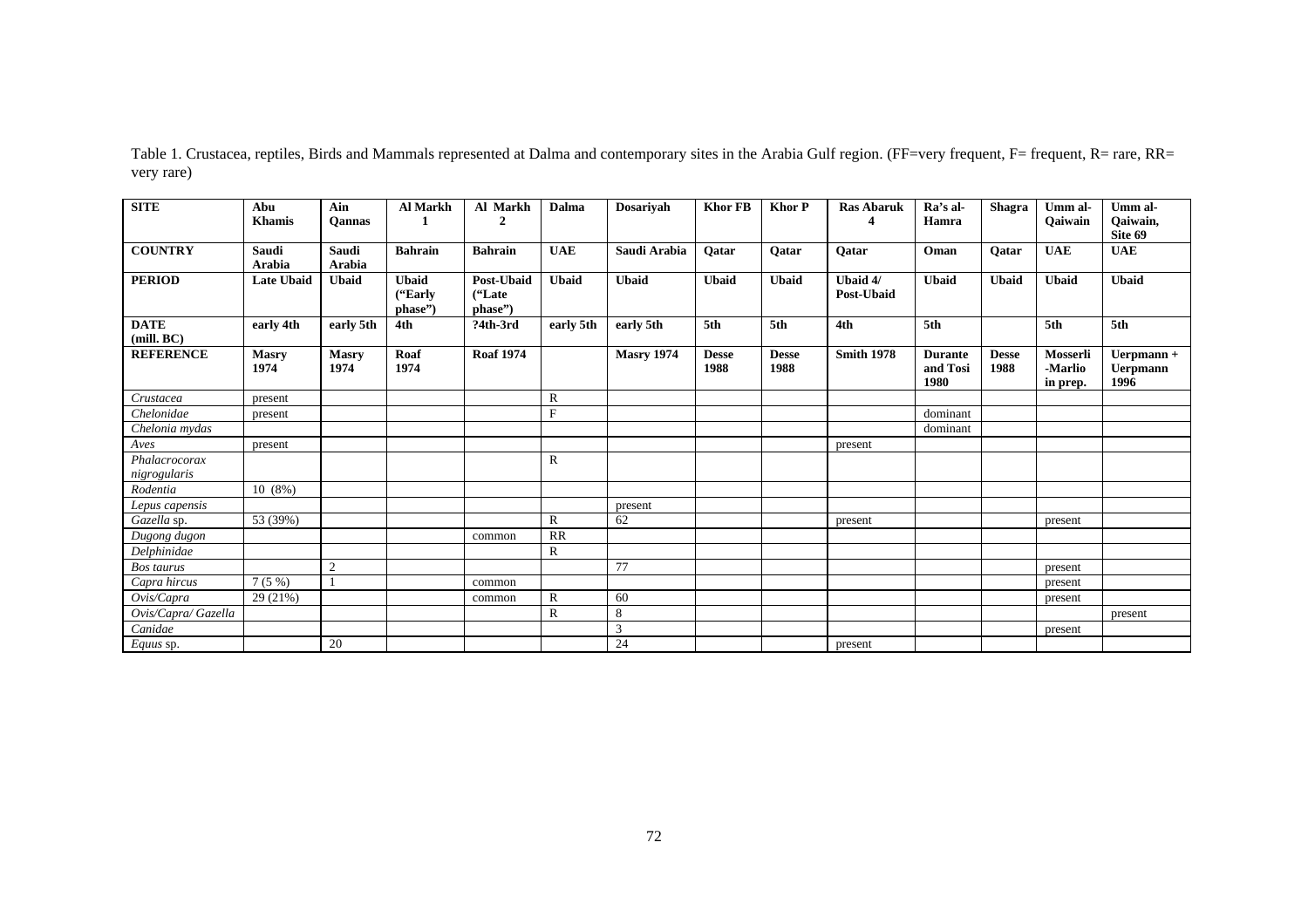| <b>SITE</b>                  | Abu<br><b>Khamis</b>                             | Ain<br>Qannas        | <b>Al Markh</b><br>$\mathbf{1}$                                                     | Al Markh 2                                   | Dalma                     | Dosariyah                                                          | <b>Khor FB</b>    | <b>Khor P</b>             | Ras<br>Abaruk 4        | Ra's al-<br>Hamra                  | <b>Shagra</b>                      | Umm al-<br><b>Qaiwain</b> | Umm al-<br>Qaiwain,<br>Site 69          |
|------------------------------|--------------------------------------------------|----------------------|-------------------------------------------------------------------------------------|----------------------------------------------|---------------------------|--------------------------------------------------------------------|-------------------|---------------------------|------------------------|------------------------------------|------------------------------------|---------------------------|-----------------------------------------|
| <b>COUNTRY</b>               | Saudi<br>Arabia                                  | Saudi<br>Arabia      | <b>Bahrain</b>                                                                      | <b>Bahrain</b>                               | <b>UAE</b>                | Saudi Arabia                                                       | Qatar             | Qatar                     | Qatar                  | Oman                               | Qatar                              | <b>UAE</b>                | <b>UAE</b>                              |
| <b>PERIOD</b>                | <b>Late Ubaid</b>                                | <b>Ubaid</b>         | <b>Ubaid</b><br>("Early<br>phase")                                                  | Post-Ubaid<br>('Late phase')                 | <b>Ubaid</b>              | <b>Ubaid</b>                                                       | <b>Ubaid</b>      | <b>Ubaid</b>              | Ubaid 4/<br>Post-Ubaid | <b>Ubaid</b>                       | <b>Ubaid</b>                       | <b>Ubaid</b>              | <b>Ubaid</b>                            |
| <b>DATE</b><br>(mill, BC)    | early 4th                                        | early 5th            | 4th                                                                                 | ?4th-3rd                                     | Early<br>5 <sup>th</sup>  | early 5th                                                          | 5 <sup>th</sup>   | 5 <sup>th</sup>           | 4th                    | 5th                                |                                    | 5 <sup>th</sup>           | $5^{\text{th}}$                         |
| <b>REFERENCE</b>             | <b>Masry</b><br>1974                             | <b>Masry</b><br>1974 | <b>Roaf 1974</b>                                                                    | <b>Roaf 1974</b>                             |                           | <b>Masry 1974</b>                                                  | <b>Desse 1988</b> | <b>Desse 1988</b>         | <b>Smith 1978</b>      | <b>Durante</b><br>and Tosi<br>1980 | <b>Desse</b><br>1988               | Beech,<br>in prep.        | <b>Uerpmann</b><br>$+$ Uerpmann<br>1996 |
| Pisces<br>(general comments) | very<br>common<br>$(85\%$ by<br>total<br>weight) | none<br>reported     | very<br>common<br>"medium<br>fish, 20-35<br>cm, 0.5 - 1<br>kg, mostly<br>Sparidae") | common<br>("large")<br>carnivorous<br>fish") |                           | "most<br>extensively<br>represented<br>small -medium<br>varieties" |                   |                           | present                | very<br>common                     |                                    |                           |                                         |
| Elasmobranchii<br>(large)    |                                                  |                      |                                                                                     |                                              | $\mathbb{R}$              |                                                                    |                   |                           |                        |                                    | present,<br><b>Mustelus</b><br>sp. |                           |                                         |
| Elasmobranchii<br>(small)    |                                                  |                      |                                                                                     |                                              | $\boldsymbol{\mathrm{F}}$ |                                                                    |                   | 1,<br>Carcharhinus<br>sp. |                        |                                    | present,<br>Carcha -<br>rhinidae   |                           |                                         |
| Clupeidae                    |                                                  |                      |                                                                                     |                                              |                           |                                                                    |                   |                           |                        |                                    |                                    | $\mathbb{R}$              |                                         |
| Ariidae                      |                                                  |                      |                                                                                     |                                              | $\mathbb{R}$              |                                                                    |                   | present                   |                        |                                    |                                    |                           |                                         |
| Atherinidae                  |                                                  |                      |                                                                                     |                                              |                           |                                                                    | present           | 173                       |                        |                                    |                                    |                           |                                         |
| Belonidae                    |                                                  |                      |                                                                                     |                                              | $\rm F$                   |                                                                    |                   |                           |                        |                                    |                                    |                           |                                         |
| Serranidae                   |                                                  |                      |                                                                                     |                                              | FF                        |                                                                    |                   | present                   |                        |                                    | present                            |                           |                                         |
| Carangidae                   |                                                  |                      |                                                                                     |                                              | F                         |                                                                    |                   | present                   |                        |                                    |                                    | RR                        |                                         |
| Lutjanidae                   |                                                  |                      |                                                                                     |                                              |                           |                                                                    |                   |                           |                        |                                    |                                    | $\mathbb{R}$              |                                         |
| Haemulidae                   |                                                  |                      |                                                                                     |                                              |                           |                                                                    |                   |                           |                        |                                    |                                    | RR                        |                                         |
| Lethrinidae                  |                                                  |                      |                                                                                     |                                              | $\mathbf F$               |                                                                    |                   |                           |                        |                                    |                                    | $\mathbb{R}$              | present                                 |
| Sparidae                     |                                                  |                      | Present                                                                             |                                              | FF                        |                                                                    | present           | 670                       |                        |                                    | present                            | FF                        | present                                 |
| Sphyraenidae                 |                                                  |                      |                                                                                     |                                              | $\mathbb{R}$              |                                                                    |                   |                           |                        |                                    |                                    |                           |                                         |
| Scaridae                     |                                                  |                      |                                                                                     |                                              | $\mathbb{R}$              |                                                                    |                   |                           |                        |                                    |                                    |                           |                                         |
| Scombridae                   |                                                  |                      |                                                                                     |                                              | $\mathbf F$               |                                                                    |                   |                           |                        |                                    |                                    | RR                        |                                         |

Table 2. Fishes represented at Dalma and contemporary sites in the Arabian Gulf region. (FF = very frequent, F = frequent, R = rare, RR = very rare)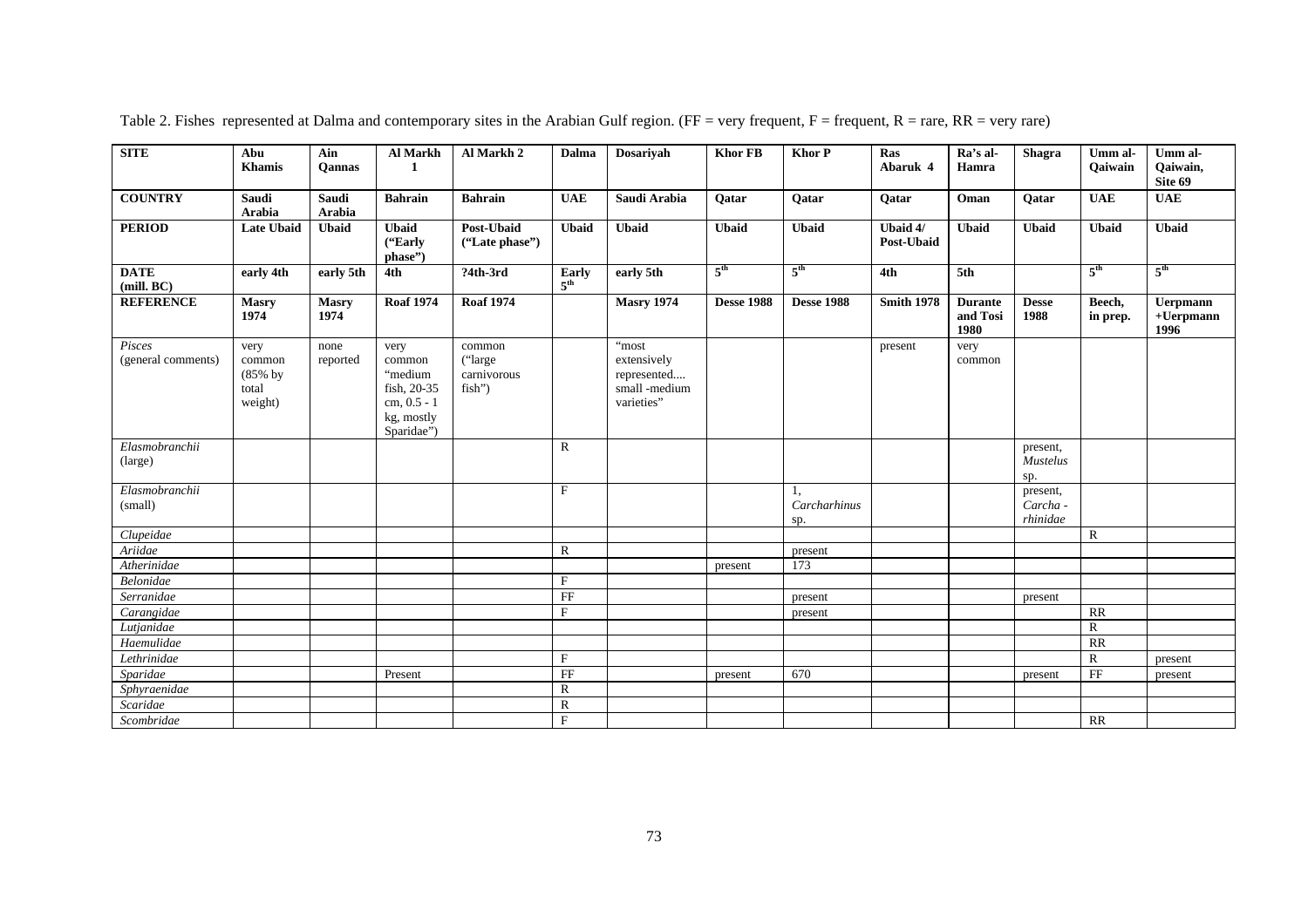Although the majority of the flint tools (Czastka, pers.comm.) consist of drills and piercers, some of the tabular knives and scrapers may have been used for fish processing activities such as the removal of sharp dorsal spines, descaling and the filleting of fish into portions to be dried or cooked. The most common families represented amongst the fish bones recovered were the seabreams (*Sparidae*), followed by the cartilaginous sharks, rays or skates (*Elasmobranchii*), needlefish (*Belonidae*), groupers (*Serranidae*), and tuna/mackerel (*Scombridae*). Many of the seabream dentaries and premaxillae appeared to belong to the genus *Acanthopagrus* sp., with their 4-6 incisors and 3-6 rows of molariform teeth. They were mostly from individuals c. 30-40cm in length. Some belonged to the genus *Rhabdosargus* sp. and were c. 20-30cm in length. The majority of the elasmobranch vertebrae were small in size (c. 5-7mm in diameter), suggesting that they probably come from small sharks, rays or skates. Although the flesh of stingrays (*Dasyatidae*) is not considered by some to be good to eat, it is often described as having a bitter taste (Relyea 1981: 38), others such as sharks and guitarfishes (*Rhinobatidae*) are reputedly good to eat. The needlefish (*Belonidae*) represented probably belong to one of the three common species which occur in the Arabian Gulf (*Ablennes hians*, *Strongylura leiura* or *Tylosurus crocodilus crocodilus*). Needlefishes are carnivorous and mostly feed on small fishes which they catch sideways in their beaks. Most of the remains here were from individuals about 50-70cm in length. The majority of the grouper (*Serranidae*) bones belong to the subfamily *Epinephelinae*. They are carnivorous fishes which occupy a range of habitats from shallow coastal waters to moderate depths. Certain species prefer seagrass beds and mud or sandy bottoms, but most are fishes of coral reefs and rocky bottoms (Smith and Heemstra 1991: 515). Preliminary biometric work suggests that some of the groupers were of a substantial size, as much as 90cm in length (Fig. 2). Tuna/mackerel (*Scombridae*) occurred in moderate quantities, particularly closer to the base of the sequence in the layers immediately overlying one of the circular house structures (contexts 15-17). A preliminary examination of these bones suggests that most were from medium-sized scombrids, c.60-80cm in length; many of them belonged to the genus *Thunnus* sp. The most frequently occurring species in that particular genus within the southern Arabian Gulf at the present day is the longtail tuna (*Thunnus tonggol*). This is one of the smaller tuna species occurring within the Western Indian Ocean region, having a maximum fork length of c.130cm but more commonly being around 70cm (Collette and Nauen 1983). This is a surface dwelling, neritic species, not usually found in turbid low-salinity waters (Randall 1995: 376).

 Other fishes represented at Dalma included marine catfish (*Ariidae*), jacks (*Carangidae*), emperors (*Lethrinidae*), barracuda (Sphyraenidae) and parrotfish (*Scaridae*).

#### **The Dalma bone assemblage and site: a regional comparison**

 Tables 1 and 2 compare the Dalma faunal assemblage with those from other contemporary sites in the region. It is clear that, at most sites, there is a predominant emphasis on the exploitation of fish with comparatively little emphasis on terrestrial mammals. Unfortunately there are few published sites available for a detailed comparison of the occurrence of particular species and their relative importance. Most reports simply mention qualitative rather than quantitative data. At Al Markh 1 in Bahrain, it is stated that the fish represented there primarily consisted of medium-sized fish, mostly seabream (*Sparidae*), about 20-35cm in length and weighing between 0.5 - 1kg (Roaf 1974). A similar emphasis on seabreams was recognised at Khor P and Shagra in Qatar (Desse 1988), as well as at Umm al-Qaiwain in the United Arab Emirates (Beech in prep; Uerpmann and Uerpmann 1996). The Dalma assemblage broadly matches this picture, suggesting that perhaps the predominant fishing method was utilizing fishnets or traps in shallow coastal inshore waters. What is interesting though is the fact that the Dalma assemblage has a more diverse and richer range of material in comparison with the other contemporary sites. The occurrence of pelagic fish such as tuna clearly demonstrates that fishing may have also been carried out further offshore, although tuna are known to come close to shore and island masses at certain times of year. Alverson (1963) is of the view that the availability of more food in the vicinity of islands than the surrounding seas, is a possible reason for the aggregation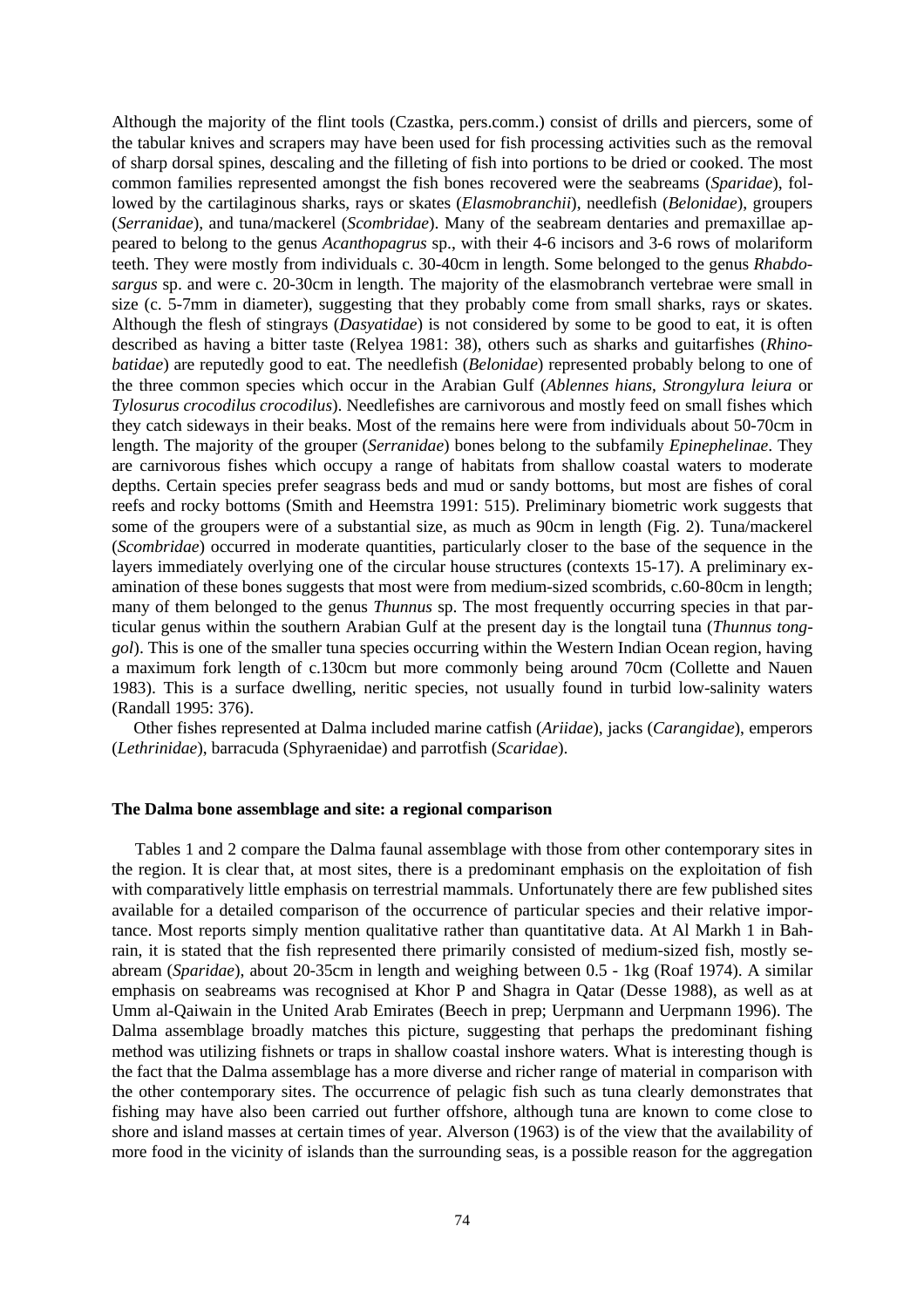

Fig. 2. Reconstructing the size of the Dalma groupers (Serranidae). Height of dentary measurement taken after Desse and Desse-Berset (1996). Derived regression formula calculated from modern grouper specimens in my comparative reference collection: *Cephalopholis hemistiktos*, *Epinephelus areolatus*, *Epinephelus bleekeri* and *Epinephelus coioides.* ( $y = 59.211 x + 24.539$ , r2=0.904). Black circles mark the points calculated for the Dalma grouper dentaries

of tuna. An island offers a different environment than the surrounding sea, in that benthic fauna and flora, in addition to the pelagic, may contribute to the food chain.

Previous reports on 'Ubaid settlements in Eastern Arabia have largely stressed that sites were probably seasonally occupied with the occupants engaged in hunting (more usually inland), fishing and mollusc gathering (along the coasts). Most of these sites are ephemeral in nature, consisting of small surface scatters of finds, although this is perhaps because many have been damaged by natural erosion. A few sites are however deeply stratified. At Dosariyah there was c. 3.5m depth of occupation and a mound at Abu Khamis yielded nearly 4m of deposit. It is clear from the investigations at Dalma that the site is of a considerable size and depth. The 1998 season of excavations confirmed that the settlement was a multi-phase occupation site and it seems quite possible that the inhabitants of Dalma could have lived there all year round. The building structures may indicate occupation for several months of the year, if not permanently, perhaps interspersed with periods of shorter, seasonal activity. Freshwater would have been readily available on the island, as well as other important natural resources such as flint and gypsum (Beech *et al*. in press.). It is apparent that the 'Ubaid fishermen, sailing along the Arabian coastline from Southern Mesopotamia, must have traveled further seawards than has previously been thought. Dalma would have provided an obvious staging point in trade down the Gulf.

#### **Conclusion**

 Preliminary work on the Dalma animal bone assemblage has provided a wealth of information about hunting and fishing during the early 5th millennium B.C. in the southern Gulf region. The inhabitants of the site appeared to have subsisted predominantly on marine rather than upon terrestrial resources. The discovery of sheep or goat (*Ovis/Capra*) and gazelle (*Gazella* sp.) on Dalma during this period is of particular interest. Dalma island is presently situated some 45 km from the mainland. As far as we know Dalma was still very much an island at that particular time. Such animals therefore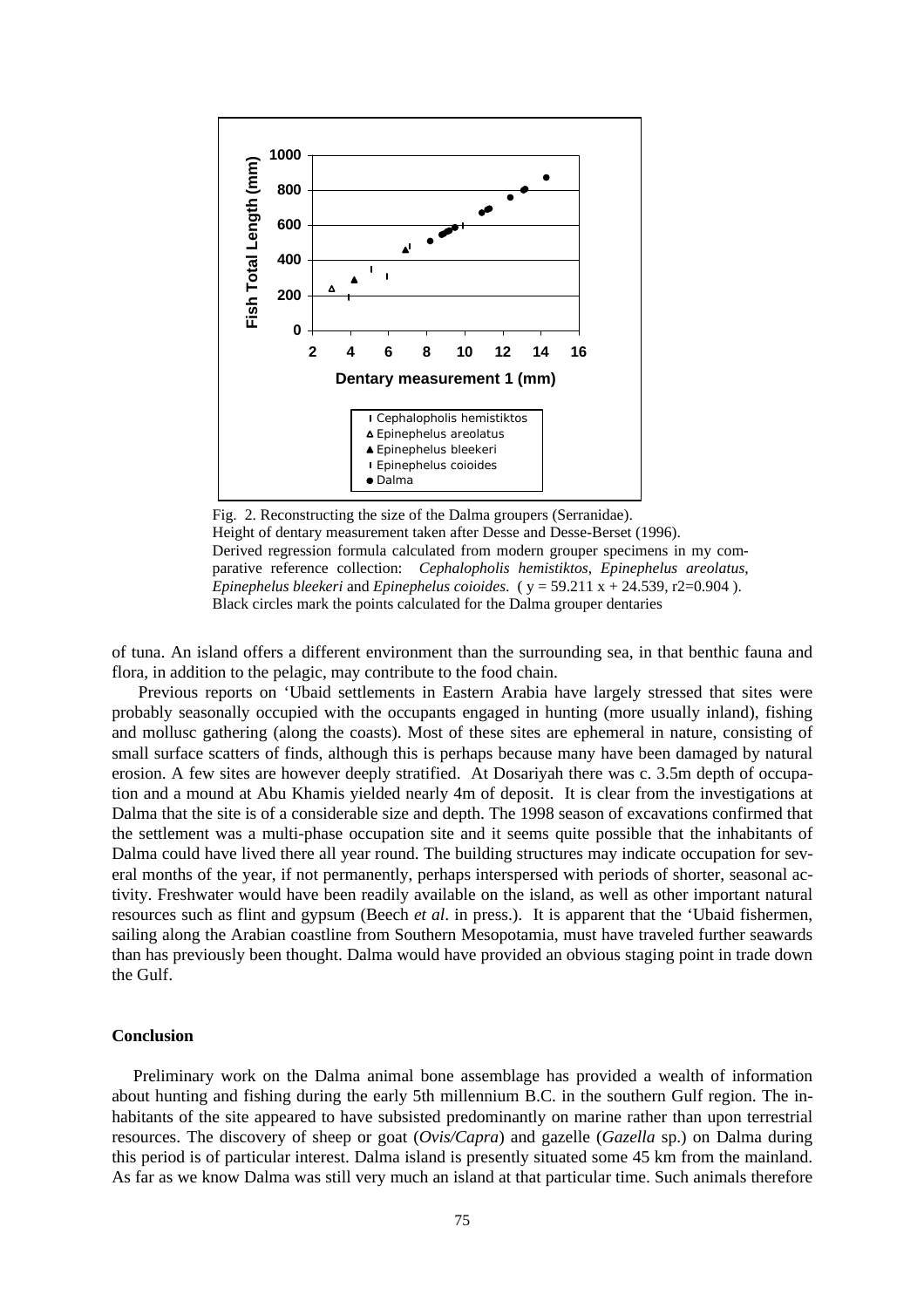may have been deliberately introduced to the island by boat as additional "walking larder" supplies. Alternatively they may, in the case of the gazelle, represent traces of hunting of a native indigenous population.

 Fishing seems to have played a major role and most of the fish were probably caught close inshore, judging by the numbers of small sea breams (*Sparidae*) and elasmobranchs. A number of stone and pottery perforated discs were found during both surface sieving and excavation of the trial trenches. These may have been used as net sinkers for fishing nets. Some of the larger groupers (*Epinephelus* sp.) may have been caught by line fishing from boats further offshore. Groupers, however, can also be found quite close to shore in coastal waters as well as at greater depths. No fish hooks have so far been identified at Dalma such as those made from steatite and marine shell found in 4th millennium B.C. sites in Oman (Tosi 1986: 98). They probably would have been carefully curated though and so their absence from the small area of the site so far investigated is perhaps not surprising. Other methods such as basket traps, and even capture by hand, are commonly used by locals at the present day (Peter Hellyer, pers. comm.).

 The occurrence of significant quantities of tuna at Dalma is very interesting. According to modern fisheries data obtained from the Dalma Cooperative Fisheries Office (Mr. Asad Shahin, pers.comm.), only relatively small amounts of tuna are caught near Dalma at the present day, most of the scombrids captured being narrowbarred Spanish mackerel (*Scomberomorus commerson*). In 1998 a total of 64,552 kg of narrowbarred Spanish mackerel were caught, representing the third most important group of fishes to be exploited after groupers (*Serranidae*: *Epinephelus* sp.) and sweetlips (*Haemulidae*: *Plectorhinchus pictus*). Out of these almost 51.4% were caught during the month of November, and 78.8% between the months of October to November. Surprisingly very few bones have been identified as belonging to this species within the Dalma bone assemblage. Although tuna are not caught in great numbers presently they perhaps were more readily available in the past. As stated earlier, the availability of more food in the vicinity of islands than the surrounding seas, is a possible reason for the aggregation of the tunas. The inhabitants of Dalma would have been able to take advantage of the marked seasonal occurrence of these pelagic species as they passed on their migratory passage through to the deeper waters of the central Gulf. A further tantalising possibility is that tuna and other pelagic species may have been traded to and from Dalma in the early  $5<sup>th</sup>$  millenium BC. Traditional drying of longtail tuna (*Thunnus tonggol*) is still carried out as a seasonal activity on Dalma, as witnessed by the author in March 1998. Dried fish may very well have been traded in exchange for southern Mesopotamian goods such as pottery and beads.

 The author is currently carrying out a more detailed analysis of the Dalma faunal assemblage. Future objectives include: (i) the completion of a more comprehensive list of species represented at the site, which will permit more detailed modelling of the fish communities being exploited, (ii) further biometric work on the size of the archaeological material in comparison to modern fish reference data. Such work will allow the reconstruction of the approximate original size/weight of the fish being caught at Dalma. Finally, (iii) a more detailed comparison with other sites in the southern Gulf region and its environs in order to reconstruct a more detailed subsistence model illustrating marine resource exploitation during the early 5th millennium B.C.

#### **Acknowledgements**

 The Abu Dhabi Islands Archaeological Survey (ADIAS) was established in 1992 on the directives of President His Highness Sheikh Zayed bin Sultan al Nahyan and its patron is His Highness Sheikh Mohammed bin Zayed al Nahyan. Its academic director is Dr. G.R.D. King of the Department of Art and Archaeology, School of Oriental and African Studies, University of London, whilst its executive director in Abu Dhabi is Peter Hellyer. Excavations at the site were directed by Katelin Flavin and Elizabeth Shepherd during the 1993-4 seasons, and by Mark Beech and Joseph Elders during the 1998 season.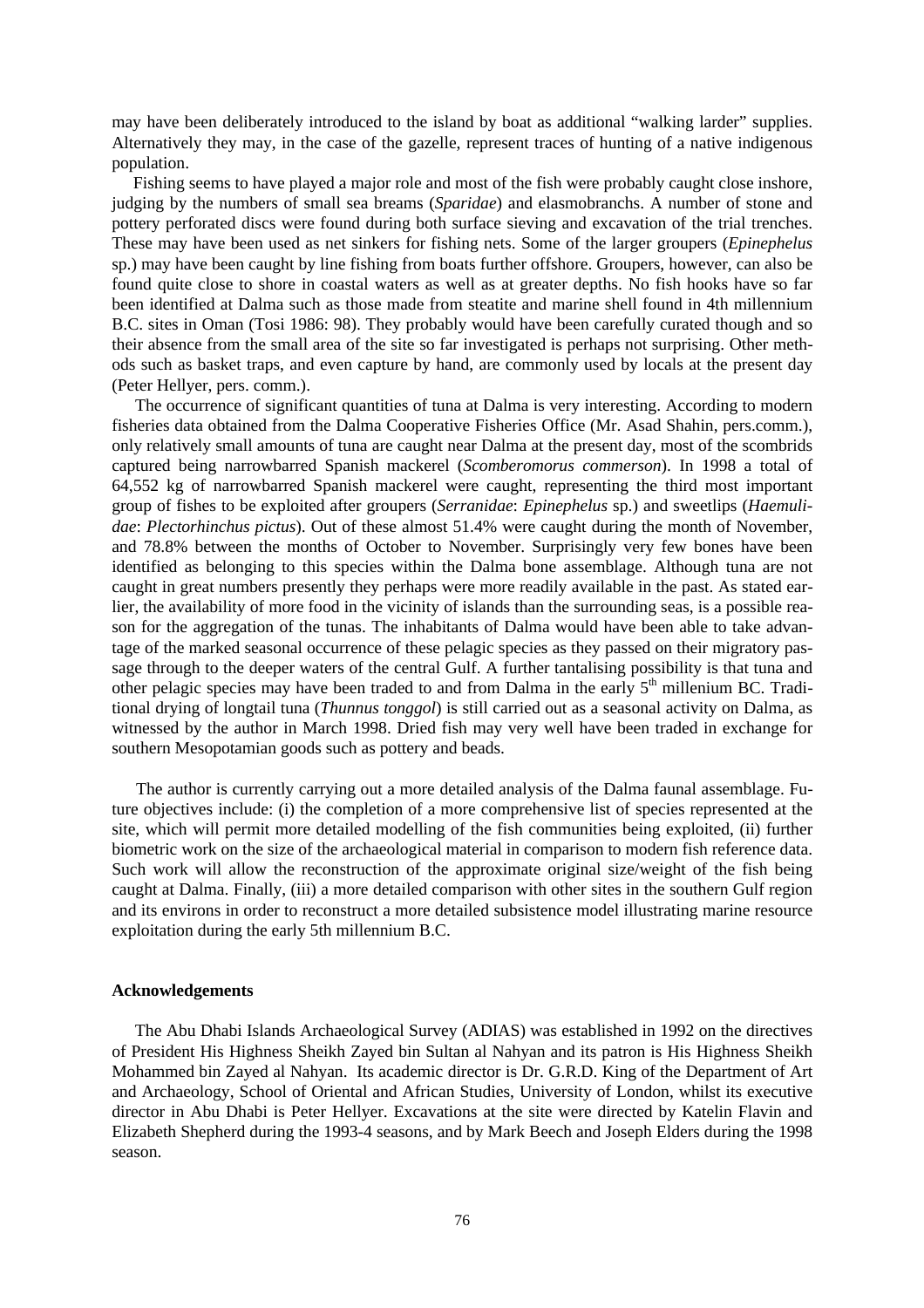This work was carried out as a component of the author's current doctorate thesis programme in the Departments of Archaeology and Biology at the University of York. This research is financially supported by the University of York, ADIAS, the British Council (Abu Dhabi) and the Environmental Research and Wildlife Development Agency (ERWDA), Abu Dhabi.

 The author is extremely grateful for the financial support provided by Marjan Mashkour/CNRS enabling his attendance at the fourth international symposium on the archaeozoology of southwestern Asia and adjacent regions in Paris, 28<sup>th</sup> June - 3<sup>rd</sup> July 1998. Hélène David, Vincent Charpentier and Sophie Méry generously provided accommodation in Paris for the duration of the conference.

#### **References**

- Alverson, F.G., 1963. The food of yellowfin and skipjack tuna in the eastern Tropical Pacific Ocean. *Bull. Inter-Amer. Trop. Tuna Comm*. 7: 293-396.
- Beech, M., (in prep.), The fish bones. In: C.S. Phillips (ed.), *Excavations of an 'Ubaid site in Umm al-Qaiwain, U.A.E. – The 1992-3 Excavations*.
- Beech, M. and J. Elders, 1999. An 'Ubaid-related settlement on Dalma Island, Abu Dhabi Emirate, United Arab Emirates. *Bulletin of the Society for Arabian Studies* 4: 17-21.
- Beech, M., J. Elders and E. Shepherd, (in press). Reconsidering the 'Ubaid of the southern Gulf: new results from excavations on Dalma island (UAE). Paper presented at the *Seminar for Arabian Studies*, London, 15<sup>th</sup> July 1999.
- Boucharlat R., R. Dalongeville, A. Hesse and M. Millet, 1991a. Occupation humaine et environment au 5e et au 4e millenaire sur la cote Sharjah-Umm al-Qaiwain (UAE). *Arabian Archaeology and Epigraphy* 2: 93-106.
- Boucharlat R., E. Haerinck, C.S. Phillips and D.T. Potts, 1991b. Note on an Ubaid-pottery site in the Emirate of Umm al-Qaiwain. *Arabian Archaeology and Epigraphy* 2: 65-71.
- Collette, B.B. and C.E. Nauen, 1983. *FAO species catalogue. Vol. 2. Scombrids of the world. An annotated and illustrated catalogue of tunas, mackerels, bonitos and related species known to date*. FAO Fish. Synop. 125. Vol. 2, 137 p.
- Desse, J., 1988. Khor "P", Khor "F.B." et "Shagra". Les faunes. Le rôle de la pêche Fish remains and micrommalian fauna from Khor and Shagra. Methodology and preliminary results. In: M.-L. Inizan (ed.), *Préhistoire à Qatar. Mission Archéologique française à Qatar*. Paris. p.157-165; 225- 226.
- Desse, J. and N. Desse-Berset, 1996. Archaeozoology of groupers (Epinephelinae) Identification, osteometry and keys to interpretation. *Archaeofauna* 5: 121 –127.
- Durante, S. and M. Tosi., 1980. The Aceramic Shell Middens of Ra's Al-Hamra: A Preliminary Note. *Journal of Oman Studies* 3/2: 137-62.
- Elders, J. and M. Beech, 1998. Oldest houses in UAE discovered. *Emirates News*, May 12: 5.
- Flavin, K. and E. Shepherd, 1994. Fishing in the Gulf: Preliminary investigations at an Ubaid site, Dalma (U.A.E.). *Proceedings of the Seminar for Arabian Studies* 24: 115-134.
- Haerinck, E., 1991. Heading for the straits of Hormuz, an Ubaid site in the Emirate of Ajman (UAE). *Arabian Archaeology and Epigraphy* 2: 84-90.
- King, G.R.D., 1998. *Abu Dhabi Islands Archaeological Survey. Season I An Archaeological survey of Sir Bani Yas, Dalma and Marawah*. London, Trident Press.
- Masry, A.H., 1974. *Prehistory in Northeastern Arabia: the problem of inter-regional interaction*. Field Research Projects, Miami, Coconut Grove.
- Millet, M., 1991. Comments on the lithic material from an Ubaid site in the Emirate of Ajman (UAE). *Arabian Archaeology and Epigraphy* 2: 91-92.
- Mosserli-Marlio, C., (in prep.). The mammal bones. In: C.S. Phillips (ed.), *Excavations of an 'Ubaid site in Umm al-Qaiwain, UAE – the 1992-3 excavations.*
- Phillips, C.S., (in prep.), *Excavations of an 'Ubaid site in Umm al-Qaiwain, U.A.E. The 1992-3 Excavations*.
- Randall, J.E., 1995. *Coastal Fishes of Oman.* Crawford House, Bathurst.